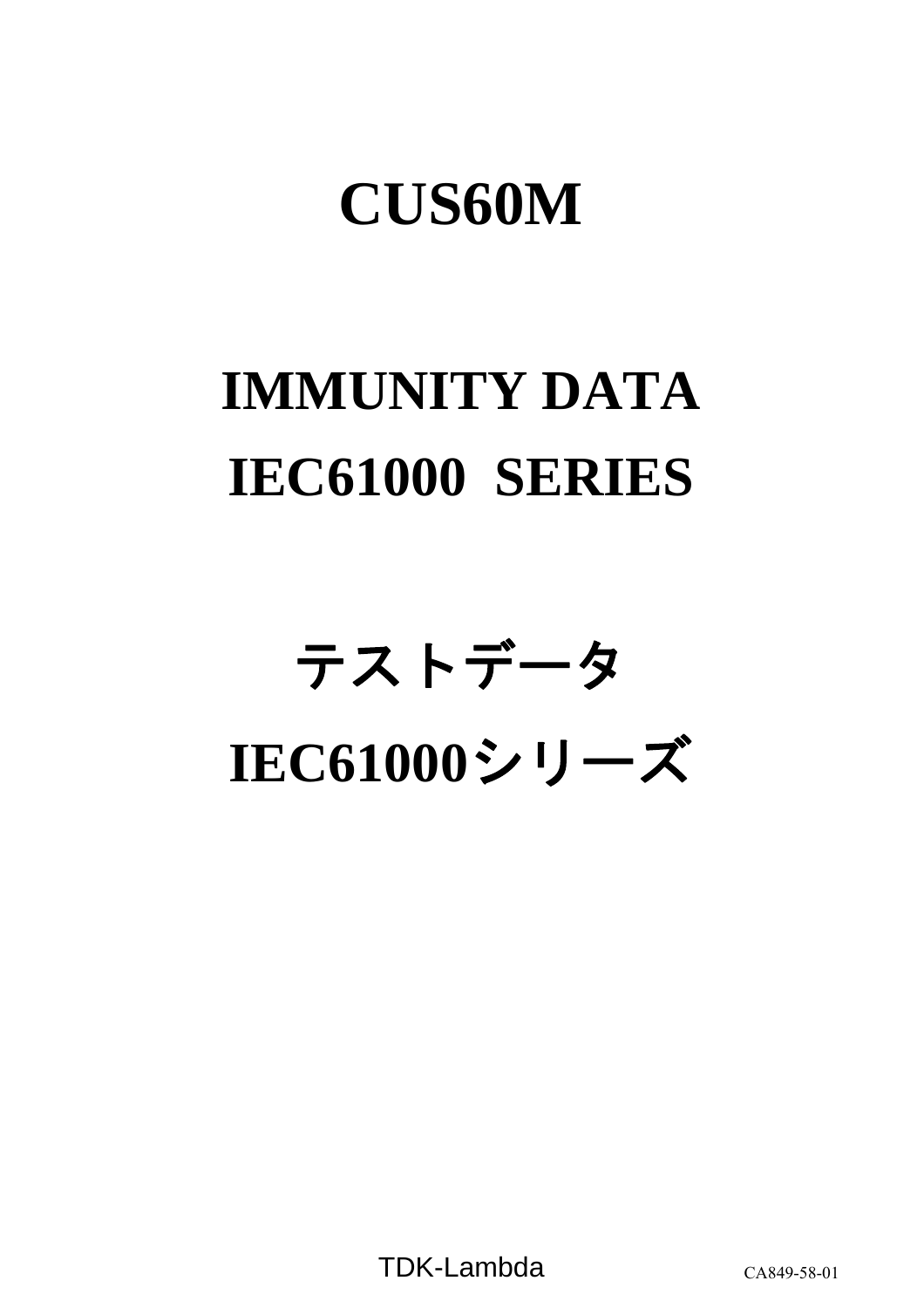### CUS60M

### **I N D E X**

|                                                                                                                                       | <b>PAGE</b> |
|---------------------------------------------------------------------------------------------------------------------------------------|-------------|
| Summary of Immunity Test Result                                                                                                       |             |
| Electrostatic Discharge Immunity Test (IEC61000-4-2)                                                                                  |             |
| Radiated Radio-Frequency Electromagnetic Field Immunity Test (IEC61000-4-3)                                                           |             |
| 4. 電気的ファーストトランジェントバーストイミュニティ試験 ································ R-4<br>Electrical Fast Transient / Burst Immunity Test (IEC61000-4-4) |             |
| Surge Immunity Test (IEC61000-4-5)                                                                                                    |             |
| Conducted Disturbances Induced by Radio-Frequency Field Immunity Test (IEC61000-4-6)                                                  |             |
| Power Frequency Magnetic Field Immunity Test (IEC61000-4-8)                                                                           |             |
| Voltage Dips, Short Interruptions Immunity Test (IEC61000-4-11)                                                                       |             |

使用記号 Terminology Used

| FG               | $\cdots$ | フレームグラウンド | Frame GND                |
|------------------|----------|-----------|--------------------------|
| $\div$           | .        | 接地用端子     | Earth $($ $\pm$ terminal |
| L                | $\cdots$ | ライブライン    | Live line                |
| N                | .        | ニュートラルライン | Neutral line             |
| $\overline{\pi}$ | .        | 接地        | Earth                    |
| $+V$             | $\cdots$ | +出力       | $+$ Output               |
| $-V$             | $\cdots$ | - 出力      | - Output                 |

※ 当社標準測定条件における結果であり、参考値としてお考え願います。 Test results are reference data based on our standard measurement condition.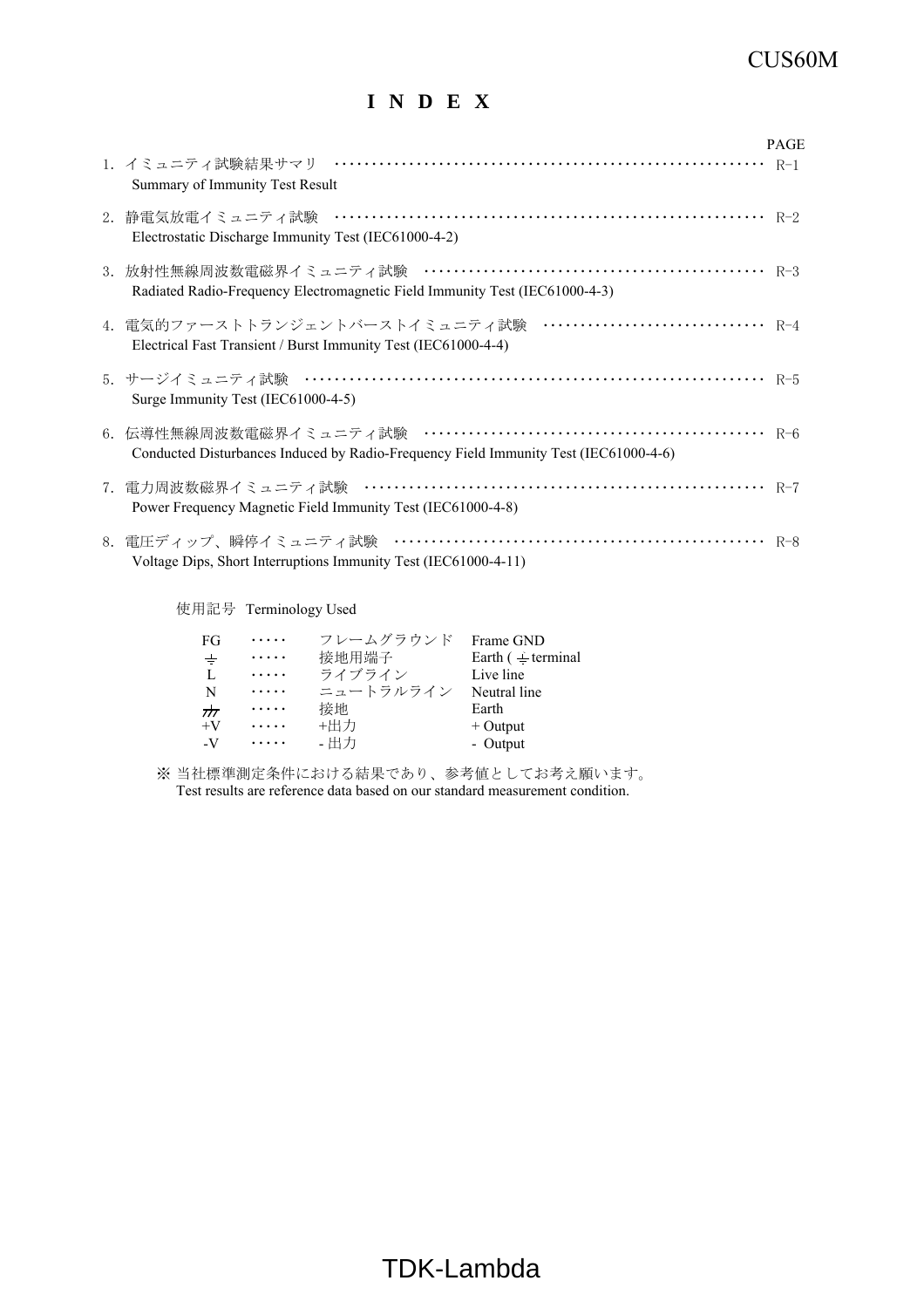## CUS60M 1.イミュニティ試験結果サマリ **Summary of Immunity Test Result**

## **MODEL** : **CUS60M** (カタログオプション含む \*1)

**(Include option models \*1)**

| 項目<br>Item                                                                                      | 規格<br>Standard | 試験レベル<br>Test level | 判定基準<br>Criteria                         | 結果<br>Result               | Page  | 備考、条件<br>Notes & Conditions                    |
|-------------------------------------------------------------------------------------------------|----------------|---------------------|------------------------------------------|----------------------------|-------|------------------------------------------------|
| 静電気放電代ュニテイ試験<br>Electrostatic Discharge Immunity Test                                           | IEC61000-4-2   | 1,2,3, (4)          | A                                        | <b>PASS</b>                | $R-2$ | レベル4:接触放電のみ<br>Level4 : Contact discharge only |
| 放射性無線周波数電磁界イミュニティ試験<br>Radiated Radio-Frequency<br>Electromagnetic Field Immunity Test          | IEC61000-4-3   | 1,2,3               | A                                        | <b>PASS</b>                | $R-3$ |                                                |
| 電気的ファーストトランジェントバーストイミュニティ試験<br>Electrical Fast Transient / Burst Immunity Test                  | IEC61000-4-4   | 1,2,3               | A                                        | <b>PASS</b>                | $R-4$ |                                                |
| サージイミュニティ試験<br><b>Surge Immunity Test</b>                                                       | IEC61000-4-5   | 1,2,3, (4)          | A                                        | <b>PASS</b>                | $R-5$ | レベル4:コモンモードのみ<br>Level4 : Common mode only     |
| 伝導性無線周波数電磁界イミュニティ試験<br>Conducted Disturbances Induced<br>by Radio-Frequency Field Immunity Test | IEC61000-4-6   | 1,2,3               | A                                        | <b>PASS</b>                | $R-6$ |                                                |
| 電力周波数磁界ペュニティ試験<br>Power Frequency Magnetic Field Immunity Test                                  | IEC61000-4-8   | 1,2,3,4             | A                                        | <b>PASS</b>                | $R-7$ |                                                |
| 電圧ディップ パュニティ試験<br><b>Voltage Dips Immunity Test</b>                                             | IEC61000-4-11  | Class 3             | A $(200VAC~240VAC)$<br>B (100VAC~120VAC) | <b>PASS</b><br><b>PASS</b> | $R-8$ |                                                |
| 電圧瞬停イミュニティ試験<br>Short Interruptions Immunity Test                                               | IEC61000-4-11  | Class 3             | B                                        | <b>PASS</b>                | $R-8$ |                                                |

試験条件の詳細は、各テストページを参照してください。 Detail of test condition refer to each test page.

判定基準A Criteria A

- 1. 試験中、5%を超える出力電圧の変動のない事
- The regulation of output voltage must not exceed 5% of initial value during test.
- 2. 試験後の出力電圧は初期値から変動していない事 The output voltage must be within the regulation of specification after the test. 3. 発煙・発火のない事
- Smoke and fire are not allowed.

#### 判定基準B Criteria B

- 1. 入力再投入を必要とする一時的な機能低下のない事
- Must not have temporary function degradation that requires input restart.
- 2. 試験後の出力電圧は初期値から変動していない事
- The output voltage must be within the regulation of specification after the test.<br>3.  $\mathcal{H}\mathbb{H}\times\mathcal{H}\otimes\mathcal{H}\times\mathcal{H}$ 
	-

\*1 カタログオプション Option models Smoke and fire are not allowed. /A , /U , /ADJ , /M , /CO , /SF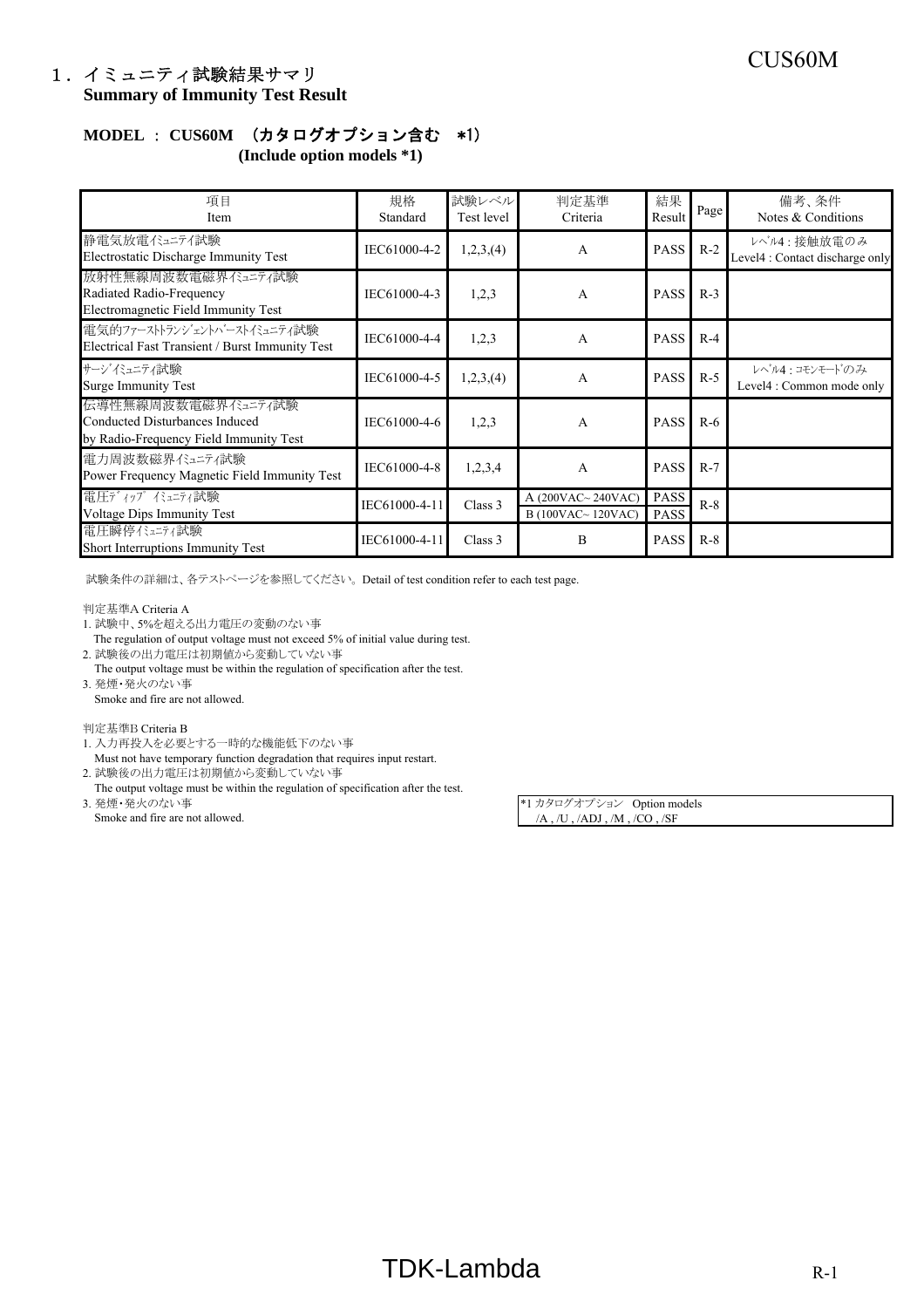### 2.静電気放電イミュニティ試験 **Electrostatic Discharge Immunity Test (IEC61000-4-2)**

**MODEL** : **CUS60M**

#### **(1)** 使用計測器 **Equipment Used**

| . . <i>.</i> | $\alpha$<br>静電気試験機<br>Electro Static Discharge Simulator |                    | :NSG435 (SCHAFFNER) |             |
|--------------|----------------------------------------------------------|--------------------|---------------------|-------------|
|              | 放電抵抗<br>:330 $\Omega$                                    |                    | 静電容量:150pF          |             |
|              | Discharge Resistance                                     | Capacity           |                     |             |
| (2)          | 試験条件 Test Conditions                                     |                    |                     |             |
|              | ・入力電圧                                                    | $:100, 240$ VAC    | ・出力電圧               | :定格         |
|              | Input Voltage                                            |                    | Output Voltage      | Rated       |
|              | ・出力電流                                                    | $:0\%$ , Full load | ・極性                 | $;+, -$     |
|              | <b>Output Current</b>                                    |                    | Polarity            |             |
|              | ・試験回数                                                    | $:10 \square$      | ・放電間隔               | :>1秒        |
|              | Number of Tests                                          | 10 times           | Discharge Interval  | $>1$ second |
|              | ·周囲温度                                                    | :25 $\degree$ C    |                     |             |

#### **(3)** 試験方法及び印加箇所 **Test Method and Device Test Point**

| 接触放電                     |  |
|--------------------------|--|
| <b>Contact Discharge</b> |  |
| 気中放電                     |  |
| Air Discharge            |  |

Ambient Temperature

:  $\pm$ 、供試体ネジ部  $\pm$ , Screw :入出力端子(L, N, +V, -V) Input and Output terminal  $(L, N, +V, -V)$ 



#### **(4)** 判定条件 **Acceptable Conditions**

- 1. 試験中、5%を超える出力電圧の変動のない事
	- The regulation of output voltage must not exceed 5% of initial value during test.
- 2. 試験後の出力電圧は初期値から変動していない事
- The output voltage must be within the regulation of specification after the test. 3. 発煙・発火のない事
	- Smoke and fire are not allowed.

#### **(5)** 試験結果 **Test Result**

| Contact Discharge (kV)<br>(Level 4) | CUS60M- $*$ |
|-------------------------------------|-------------|
|                                     | <b>PASS</b> |
|                                     | <b>PASS</b> |
|                                     | <b>PASS</b> |
|                                     | <b>PASS</b> |

| CUS60M- *   | Air Discharge(kV)<br>(Level 3) | CUS60M- $*$ |
|-------------|--------------------------------|-------------|
| <b>PASS</b> |                                | <b>PASS</b> |
| <b>PASS</b> |                                | <b>PASS</b> |
| <b>PASS</b> |                                | <b>PASS</b> |

## $TDK-Lambda$  R-2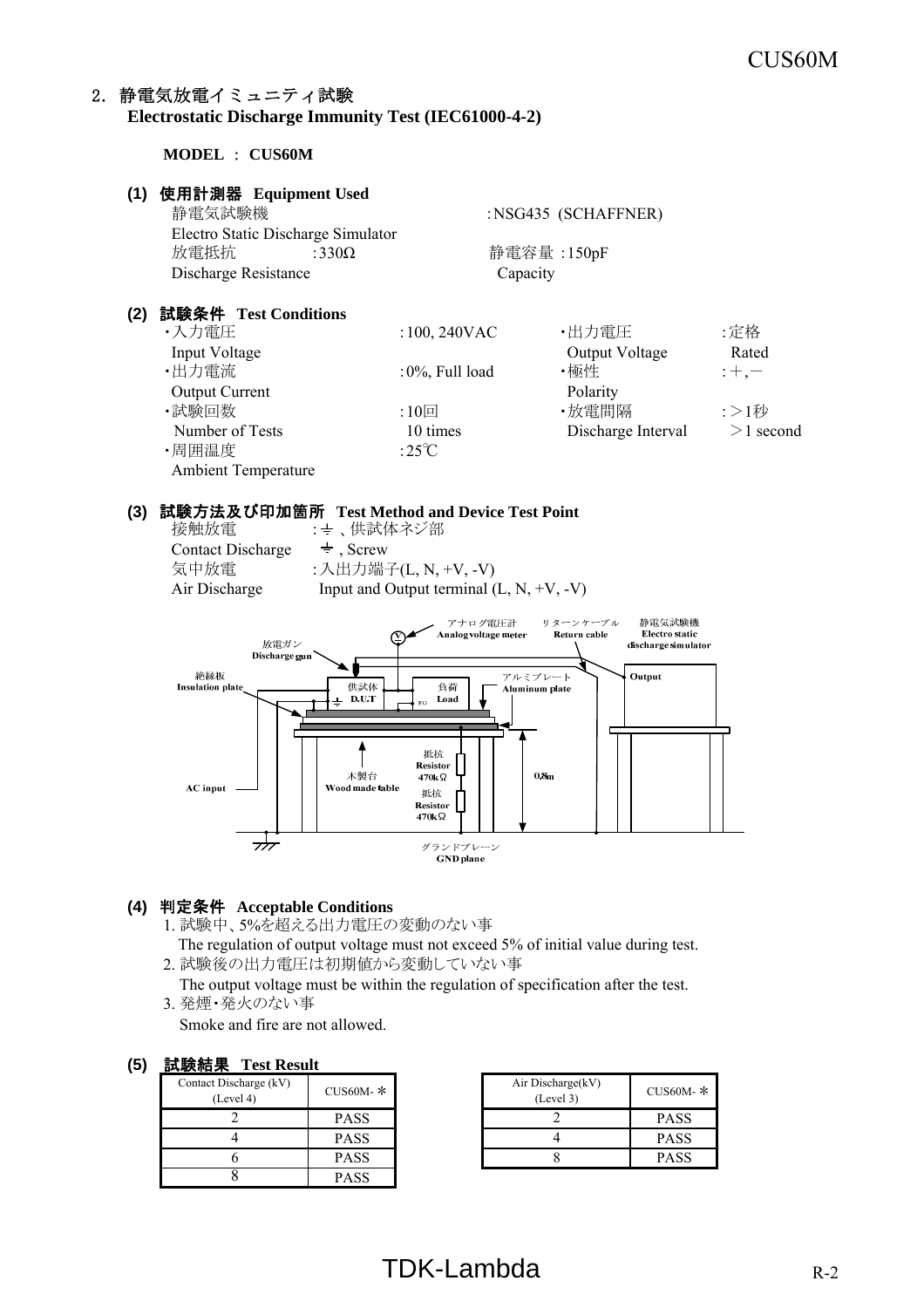#### 3.放射性無線周波数電磁界イミュニティ試験 **Radiated Radio-Frequency Electromagnetic Field Immunity Test (IEC61000-4-3)**

**MODEL** : **CUS60M**

#### **(1)** 使用計測器 **Equipment Used**

| シグナルジェネレータ Signal generator |                                   |
|-----------------------------|-----------------------------------|
|                             | パワーアンプシステム Power amplifier system |
|                             |                                   |

電界センサ Electric field sensor :HI-6105 (ETS-Lindgren) バイログアンテナ Bilog antenna  $\cdot$  :AT4510 (AR)

#### **(2)** 試験条件 **Test Conditions**

| ・入力電圧                            | $:100, 240$ VAC                    | ・出力電圧                      | :定格               |
|----------------------------------|------------------------------------|----------------------------|-------------------|
| Input Voltage                    |                                    | Output Voltage             | Rated             |
| ・出力電流                            | $:0\%$ , Full load                 | ・振幅変調                      | $:80\%$ , 1 kHz   |
| <b>Output Current</b>            |                                    | Amplitude Modulated        |                   |
| ・偏波                              | :水平、垂直                             | ・周囲温度 :25℃                 |                   |
| Wave Angle                       | Horizontal and Vertical            | <b>Ambient Temperature</b> |                   |
|                                  | ・スイープコンディション :1.0%ステップ、1.0秒保持      | ・距離                        | :3.0 <sub>m</sub> |
| Sweep Condition                  | $1.0\%$ step up, 1.0 seconds hold  | Distance                   |                   |
| ・試験方向                            | :上下、左右、前後                          |                            |                   |
| Test Angle                       | Top/Bottom, Both Sides, Front/Back |                            |                   |
| ・電磁界周波数                          | :80MHz $\sim$ 2.7GHz               |                            |                   |
| <b>Electromagnetic Frequency</b> |                                    |                            |                   |

#### **(3)** 試験方法 **Test Method**

 $: MG3692B$  (Anritsu) : AP32 SW210 (PRANA) :AP32 MT255 (PRANA) :VULP9118E(SCHWARZBECK)

アナログ電圧計 Analog voltage meter <u>(۲</u> アルミプレート 供試体 負荷 Aluminum plate  $D.U.T$ Load アンテナ п Antenna 木製台  $0.8<sub>m</sub>$ Wood made table AC input  $\frac{1}{\sqrt{2}}$ グランドプレーン 無反變体 GND plane Anechoic material to

reduce floor reflections

#### **(4)** 判定条件 **Acceptable Conditions**

- 1. 試験中、5%を超える出力電圧の変動のない事
- The regulation of output voltage must not exceed 5% of initial value during test. 2. 試験後の出力電圧は初期値から変動していない事
- The output voltage must be within the regulation of specification after the test. 3. 発煙・発火のない事

Smoke and fire are not allowed.

| Radiation Field Strength (V/m)<br>(Level 3) | Electromagnetic Frequency | $CUS60M-*$  |
|---------------------------------------------|---------------------------|-------------|
|                                             |                           | <b>PASS</b> |
|                                             | 80MHz $\sim$ 2.7GHz       | <b>PASS</b> |
|                                             |                           | <b>PASS</b> |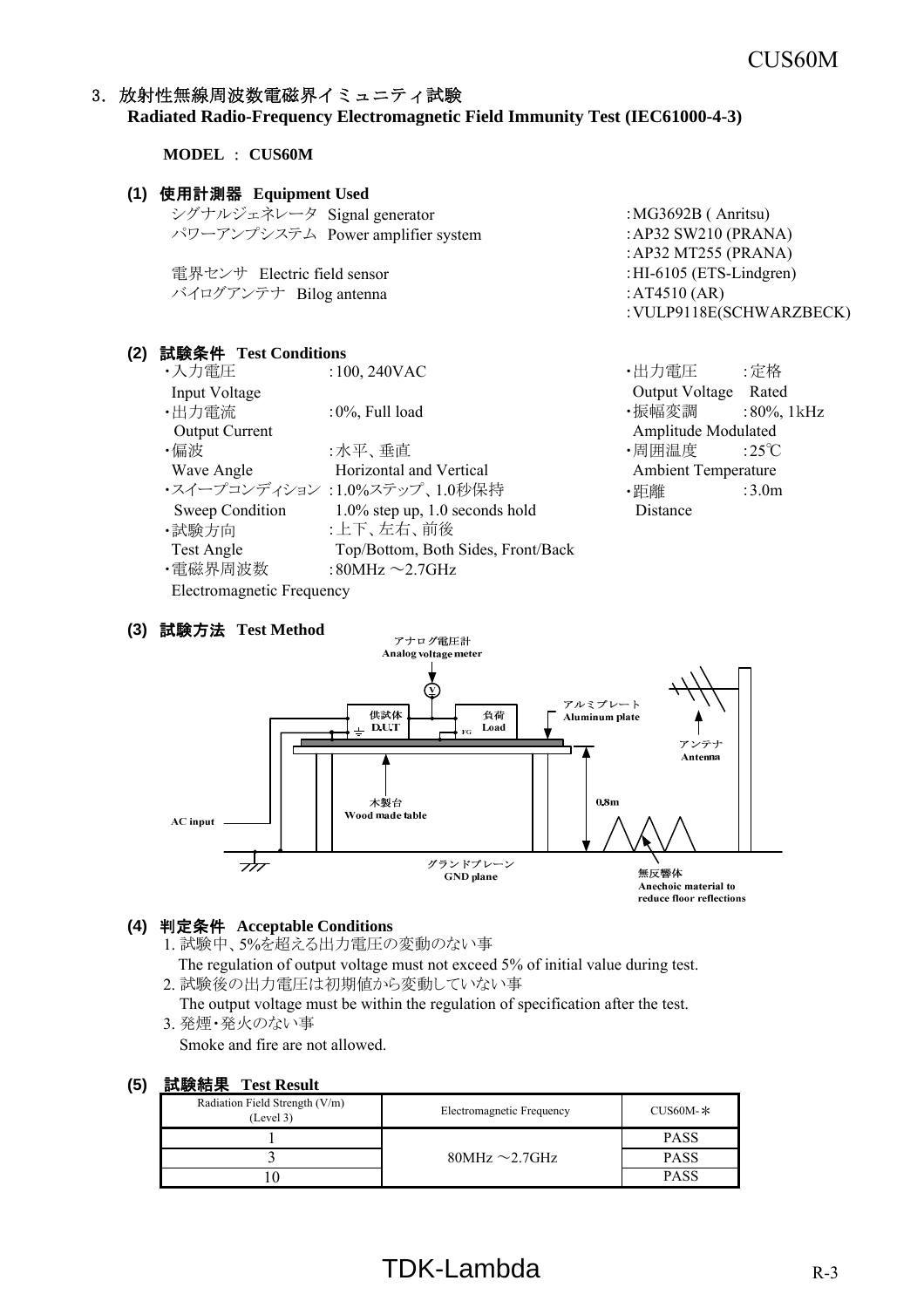### 4. 電気的ファーストトランジェントバーストイミュニティ試験 **Electrical Fast Transient / Burst Immunity Test (IEC61000-4-4)**

**MODEL** : **CUS60M**

#### **(1)** 使用計測器 **Equipment Used**

EFT/B発生器 : FNS-100L (NOISEKEN) EFT/B Generator

#### **(2)** 試験条件 **Test Conditions**

| ・入力電圧                 | $:100,240$ VAC     | ・出力電圧                      | :定格                 |
|-----------------------|--------------------|----------------------------|---------------------|
| Input Voltage         |                    | Output Voltage             | Rated               |
| ・出力電流                 | $:0\%$ , Full load | ·試験時間                      | :1分間                |
| <b>Output Current</b> |                    | Test Time                  | 1 minute            |
| ・極性                   | $: +, -$           | ·周囲温度                      | :25 $\mathrm{C}$    |
| Polarity              |                    | <b>Ambient Temperature</b> |                     |
| ・試験回数                 | $:1 \Box$          | ・パルス周波数                    | : $5kHz$ , $100kHz$ |
| Number of Tests       | 1 time             | <b>Pulse Frequency</b>     |                     |
| ・バースト期間               | $:15$ msec         | ・パルス個数                     | :75 <sub>pcs</sub>  |
| <b>Burst Time</b>     |                    | Number of Pulse            |                     |
| ・バースト周期               | $:300$ msec        |                            |                     |
| <b>Burst Cycle</b>    |                    |                            |                     |

#### **(3)** 試験方法及び印加箇所 **Test Method and Device Test Point**



#### **(4)** 判定条件 **Acceptable Conditions**

- 1. 試験中、5%を超える出力電圧の変動のない事
- The regulation of output voltage must not exceed 5% of initial value during test. 2. 試験後の出力電圧は初期値から変動していない事
- The output voltage must be within the regulation of specification after the test. 3. 発煙・発火のない事
	- Smoke and fire are not allowed.

| Test Voltage (kV)<br>(Level 3) | $CUS60M-*$  |
|--------------------------------|-------------|
|                                | PASS        |
|                                | <b>PASS</b> |
|                                | <b>PASS</b> |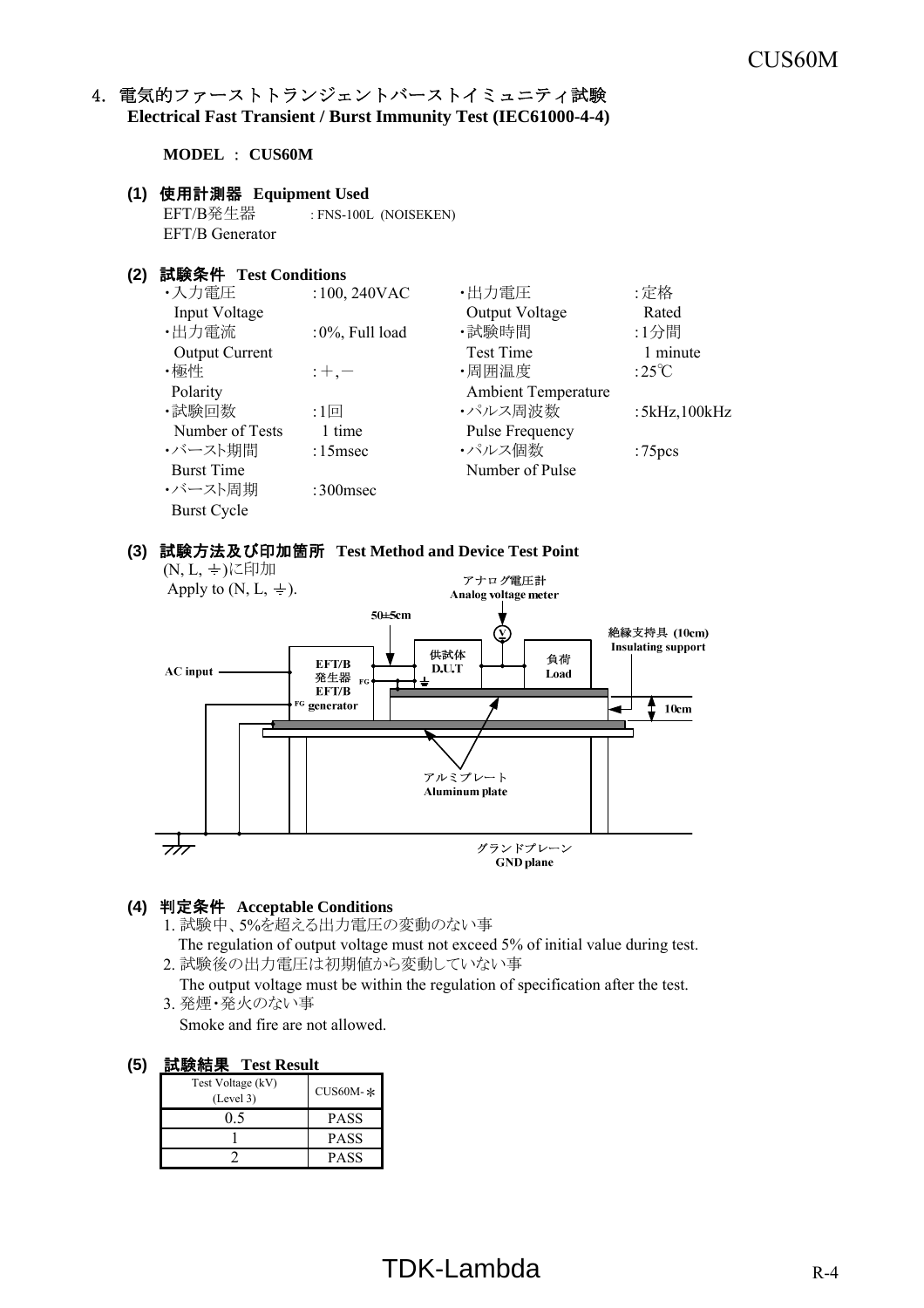### 5.サージイミュニティ試験 **Surge Immunity Test (IEC61000-4-5)**

#### **MODEL** : **CUS60M**

| (1) | 使用計測器 Equipment Used  |                     |            |                            |                      |                   |           |
|-----|-----------------------|---------------------|------------|----------------------------|----------------------|-------------------|-----------|
|     | サージ発生器                | : $LSS-F03$         | (NOISEKEN) |                            |                      |                   |           |
|     | Surge Generator       |                     |            |                            |                      |                   |           |
|     | 結合インピーダンス :コモン        |                     | $12\Omega$ | 結合コンデンサ                    |                      | :コモン              | $9\mu$ F  |
|     | Coupling Impedance    | Common              |            |                            | Coupling Capacitance | Common            |           |
|     |                       | ノーマル                | $2\Omega$  |                            |                      | ノーマル              | $18\mu F$ |
|     |                       | Normal              |            |                            |                      | Normal            |           |
| (2) | 試験条件 Test Conditions  |                     |            |                            |                      |                   |           |
|     | ・入力電圧                 | $:100,240$ VAC      |            | ・出力電圧                      | :定格                  |                   |           |
|     | Input Voltage         |                     |            | Output Voltage             | Rated                |                   |           |
|     | ·出力電流                 | : $0\%$ , Full load |            | ・試験回数                      | $:5\Box$             |                   |           |
|     | <b>Output Current</b> |                     |            | Number of Tests            | 5 times              |                   |           |
|     | ・極性                   | $: +, -$            |            | ・モード                       | :コモン、ノーマル            |                   |           |
|     | Polarity              |                     |            | Mode                       |                      | Common and Normal |           |
|     | ・位相                   | $:0,90$ deg         |            | ·周囲温度                      | :25°C                |                   |           |
|     | Phase                 |                     |            | <b>Ambient Temperature</b> |                      |                   |           |
|     |                       |                     |            |                            |                      |                   |           |

#### **(3)** 試験方法及び印加箇所 **Test Method and Device Test Point**

コモンモード (N- +, L- +) 及びノーマルモード (N-L) に印加 Apply to Common mode ( $N-\frac{+}{2}$ ,  $L-\frac{+}{2}$ ) and Normal mode (N-L).



#### **(4)** 判定条件 **Acceptable Conditions**

- 1. 試験中、5%を超える出力電圧の変動のない事
- The regulation of output voltage must not exceed 5% of initial value during test.
- 2. 試験後の出力電圧は初期値から変動していない事

The output voltage must be within the regulation of specification after the test.

3. 発煙・発火のない事

Smoke and fire are not allowed.

#### **(5)** 試験結果 **Test Result**

| .                 |             |  |                   |    |  |  |
|-------------------|-------------|--|-------------------|----|--|--|
| Common(Level 4)   |             |  | Normal(Level 3)   |    |  |  |
| Test Voltage (kV) | $CUS60M-*$  |  | Test Voltage (kV) | Cl |  |  |
|                   | <b>PASS</b> |  |                   |    |  |  |
|                   | <b>PASS</b> |  |                   |    |  |  |
|                   | <b>PASS</b> |  |                   |    |  |  |
|                   | PASS        |  |                   |    |  |  |

| .                               |             |  |                   |             |  |
|---------------------------------|-------------|--|-------------------|-------------|--|
| Common(Level 4)                 |             |  | Normal(Level 3)   |             |  |
| Test Voltage (kV)<br>$CUS60M-*$ |             |  | Test Voltage (kV) | $CUS60M-*$  |  |
|                                 | <b>PASS</b> |  | ).5               | <b>PASS</b> |  |
|                                 | <b>PASS</b> |  |                   | <b>PASS</b> |  |
|                                 | <b>PASS</b> |  |                   | <b>PASS</b> |  |

## $TDK-Lambda$  R-5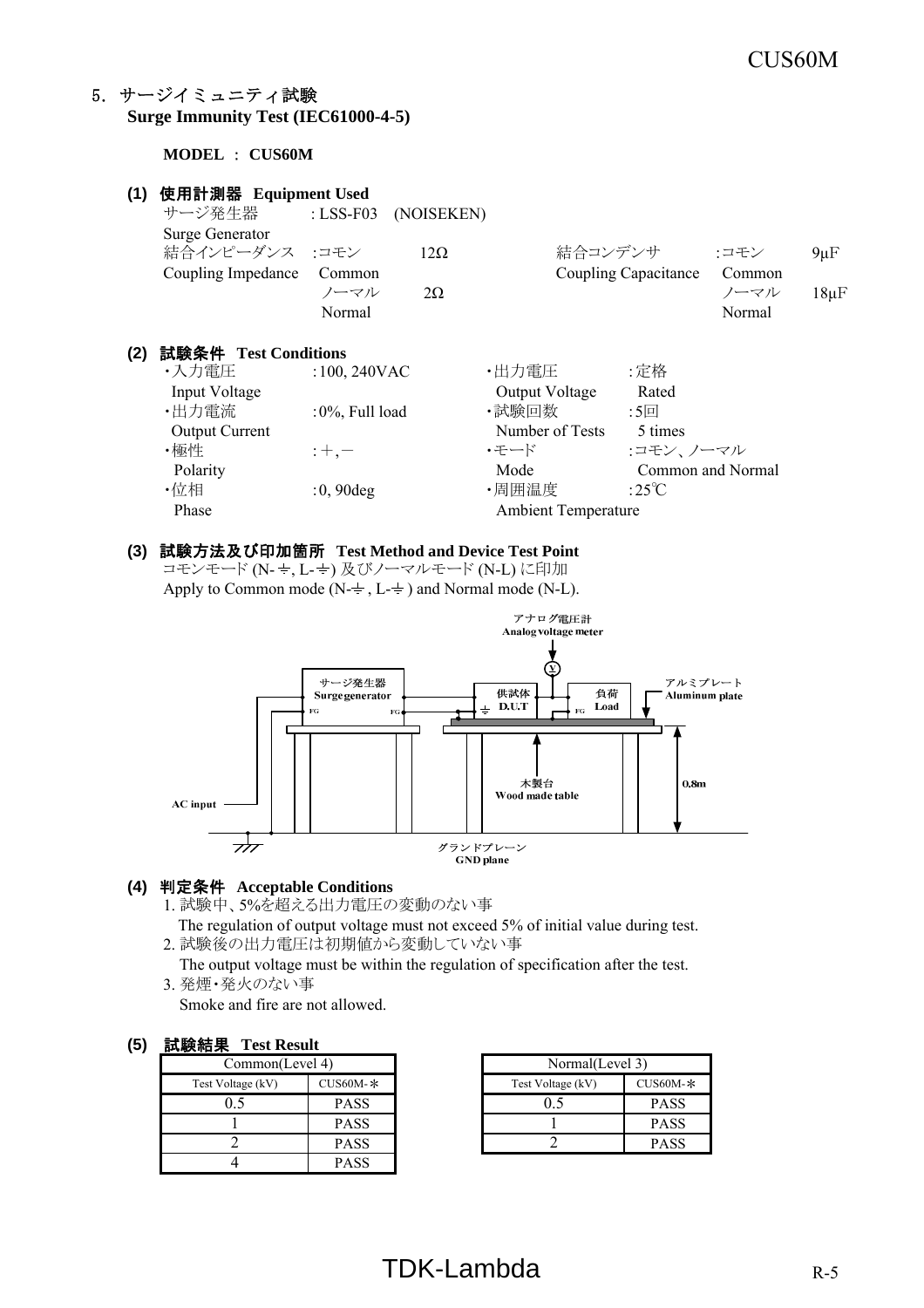#### 6. 伝導性無線周波数電磁界イミュニティ試験 **Conducted Disturbances Induced by Radio-Frequency Field Immunity Test (IEC61000-4-6)**

**MODEL** : **CUS60M**

| (1) | 使用計測器 Equipment Used<br>RF エミュレータ |                                   |                                  |                      |
|-----|-----------------------------------|-----------------------------------|----------------------------------|----------------------|
|     | <b>Compact RF Simulator</b>       |                                   | : NSG 4070-30 (TESEQ)            |                      |
|     | 結合 / 減結合ネットワーク                    |                                   |                                  |                      |
|     | Coupling-Decoupling Network       |                                   | : CDN L-801 M2/M3 (Liithi)       |                      |
| (2) | 試験条件 Test Conditions              |                                   |                                  |                      |
|     | ・入力電圧                             | $:100,240$ VAC                    | ・出力電圧                            | :定格                  |
|     | Input Voltage                     |                                   | <b>Output Voltage</b>            | Rated                |
|     | ・出力電流                             | : Full load                       | ・電磁界周波数                          | :150kHz $\sim$ 80MHz |
|     | <b>Output Current</b>             |                                   | <b>Electromagnetic Frequency</b> |                      |
|     | ・周囲温度                             | :25°C                             |                                  |                      |
|     | <b>Ambient Temperature</b>        |                                   |                                  |                      |
|     | ・スイープ・コンディション                     | :1.0%ステップ、0.5秒保持                  |                                  |                      |
|     | Sweep Condition                   | $1.0\%$ step up, 0.5 seconds hold |                                  |                      |
|     |                                   |                                   |                                  |                      |

#### **(3)** 試験方法及び印加箇所 **Test Method and Device Test Point**

(N, L, +)に印加



#### **(4)** 判定条件 **Acceptable Conditions**

1. 試験中、5%を超える出力電圧の変動のない事

 The regulation of output voltage must not exceed 5% of initial value during test. 2. 試験後の出力電圧は初期値から変動していない事

 The output voltage must be within the regulation of specification after the test. 3. 発煙・発火のない事

Smoke and fire are not allowed.

| Voltage Level (V)<br>(Level 3) | $CUS60M-$ * |
|--------------------------------|-------------|
|                                | <b>PASS</b> |
|                                | <b>PASS</b> |
|                                | <b>PASS</b> |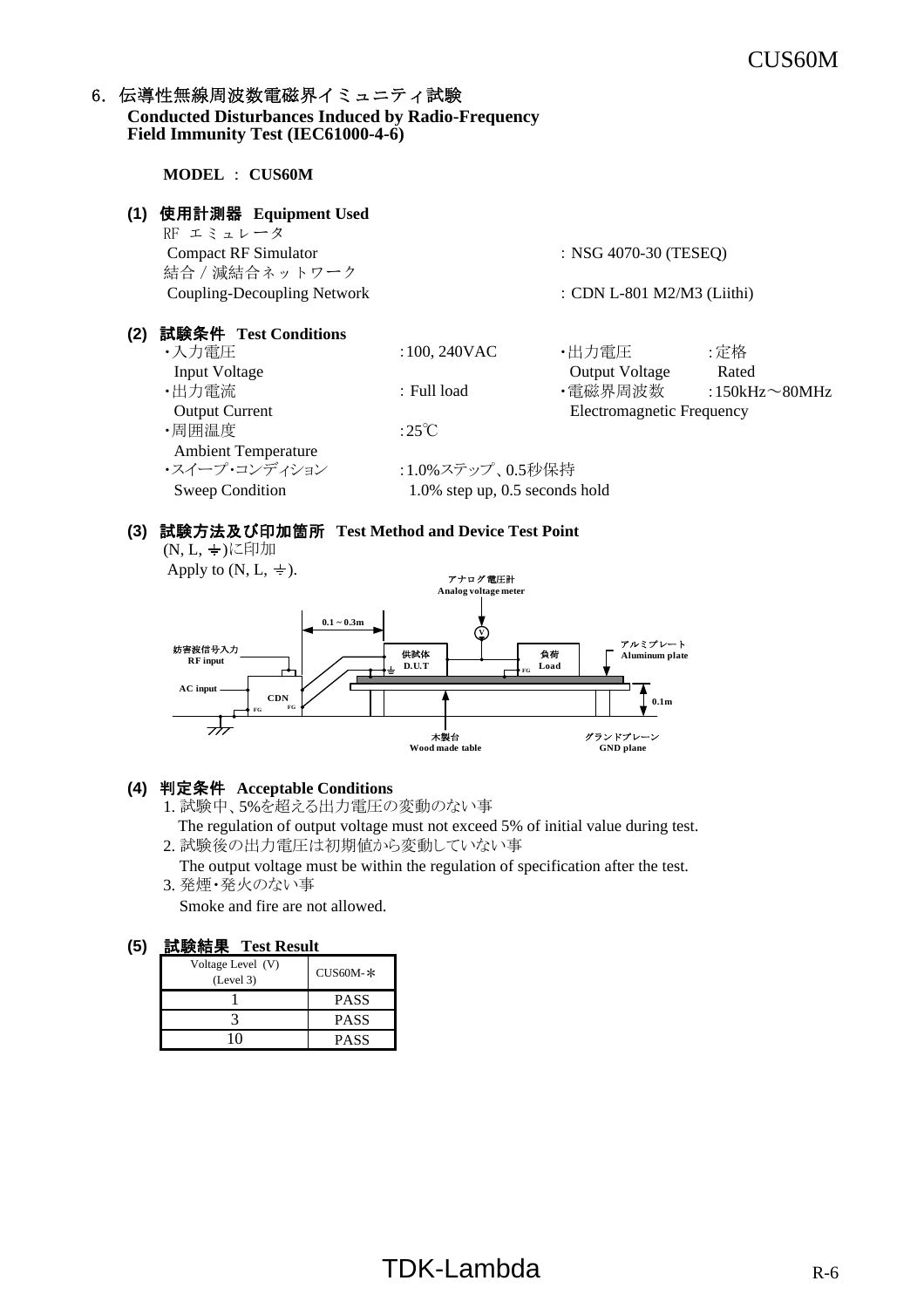#### 7.電力周波数磁界イミュニティ試験 **Power Frequency Magnetic Field Immunity Test (IEC61000-4-8)**

**MODEL** : **CUS60M**

#### **(1)** 使用計測器 **Equipment Used**

ACパワーソース : NSG 1007(SCHAFFNER) AC Power Source ヘルムホルツコイル : R-1000-4-8/9-L-1M (TESEQ) Helmholts Coil

#### **(2)** 試験条件 **Test Conditions**

| ・入力電圧                      | $:100, 240$ VAC                       | ・出力電圧                     | :定格      |
|----------------------------|---------------------------------------|---------------------------|----------|
| Input Voltage              |                                       | Output Voltage            | Rated    |
| ·出力電流                      | : Full load                           | ·印加磁界周波数                  | :50Hz    |
| <b>Output Current</b>      |                                       | <b>Magnetic Frequency</b> |          |
| ·周囲温度                      | :25 $\degree$ C                       | ·印加方向                     | :X, Y, Z |
| <b>Ambient Temperature</b> |                                       | Direction                 |          |
| ・試験時間                      | :10秒以上(各方向)                           |                           |          |
| Test Time                  | More than 10 seconds (each direction) |                           |          |

#### **(3)** 試験方法 **Test Method**



#### **(4)** 判定条件 **Acceptable Conditions**

- 1. 試験中、5%を超える出力電圧の変動のない事 The regulation of output voltage must not exceed 5% of initial value during test.
- 2. 試験後の出力電圧は初期値から変動していない事
- The output voltage must be within the regulation of specification after the test. 3. 発煙・発火のない事

Smoke and fire are not allowed.

| Magnetic Field Strength (A/m)<br>(Level 4) | $CUS60M-*$  |
|--------------------------------------------|-------------|
|                                            | <b>PASS</b> |
|                                            | <b>PASS</b> |
|                                            | <b>PASS</b> |
|                                            | <b>PASS</b> |